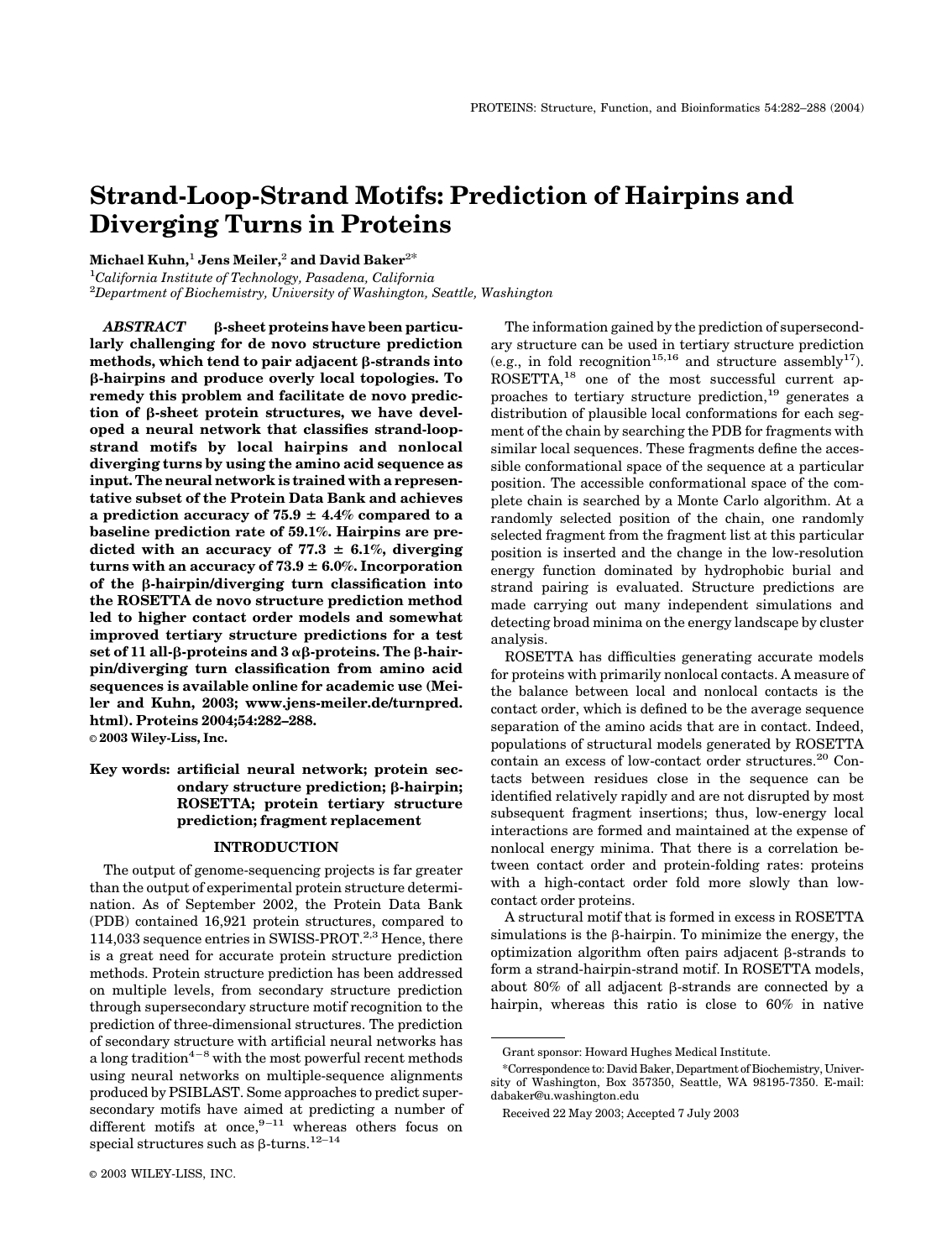

Fig. 1. Illustration of hairpins and diverging turn. The first four strands of the immunoglobulin fold 1fna\_ are shown. Strands 1 and 2 and strands 3 and 4 form hairpins while the turn between strands 2 and 3 is a diverging turn.

structures. If it were possible to predict whether a hairpin is present, the formation of hairpins could be selectively disallowed. By reducing the degrees of freedom in the conformational space, an incentive for the formation of long-range contacts could be provided. This could increase the yield of higher contact order structures with potentially the correct overall topology.

Toward this end, in this article we develop a neural network-based method for predicting whether a strand  $loop$  strand motif adopts a hydrogen-bonded  $\beta$ -hairpin or a non-hydrogen-bonded diverging turn in which the two strands are paired with other strands (see Fig. 1). The predictions are then incorporated into the ROSETTA tertiary structure prediction method by penalizing the formation of  $\beta$ -hairpins in regions predicted to form diverging turns. Although the network overpredicts turns, it is quite successful in distinguishing between hairpins and diverging turns, and the predictions increase the contact order and accuracy of ROSETTA tertiary structure predictions.

# **MATERIALS AND METHODS Data Sets and Turn Classification**

A database of proteins was compiled with structures of resolution  $> 2.5$  Å and  $< 50\%$  sequence identity.<sup>21</sup> It contains 2209 proteins, with a total of  $\sim$  550,000 residues. Turns in the database are detected and classified by using  $\mathrm{DSSP^{22}}$  output files. These contain secondary structure information and  $\beta$ -bridge partners of  $\beta$ -strand residues. A chain segment connecting two  $\beta$ -strands is considered a turn if it does not contain any  $\beta$ -strand or  $\alpha$ -helix residues. If the adjacent strands are connected by one or more hydrogen bonds, the turn is classified as hairpin. Otherwise, if no  $\beta$ -bridges are recognized, the turn is considered to be a diverging turn. With this limitation, 5151 hairpins and 3905 diverging turns are detected in the database.

## **Prediction Method**

Because the sequence signals at the N- and C-termini of turns have different properties and turns have variable lengths, we decided to build two separate neural networks for predicting the state of the first residue in a turn and the state of the last residue, respectively (Fig. 2). Each ANN predicts whether the considered residue is the first/last residue of a hairpin, diverging turn, or neither.

The input window of both neural networks contains 12 amino acids. The first network is trained to predict "beginning of a turn" if the true beginning of the turn is at the fifth position of the input window (subscript "b" in the following discussion). The second network predicts "end of turn" if the true end of the turn is at the eighth (fifth to last) position in the sequence window (subscript "e"). This ensures that turns up to the length of eight are presented completely in the input window. For example, if the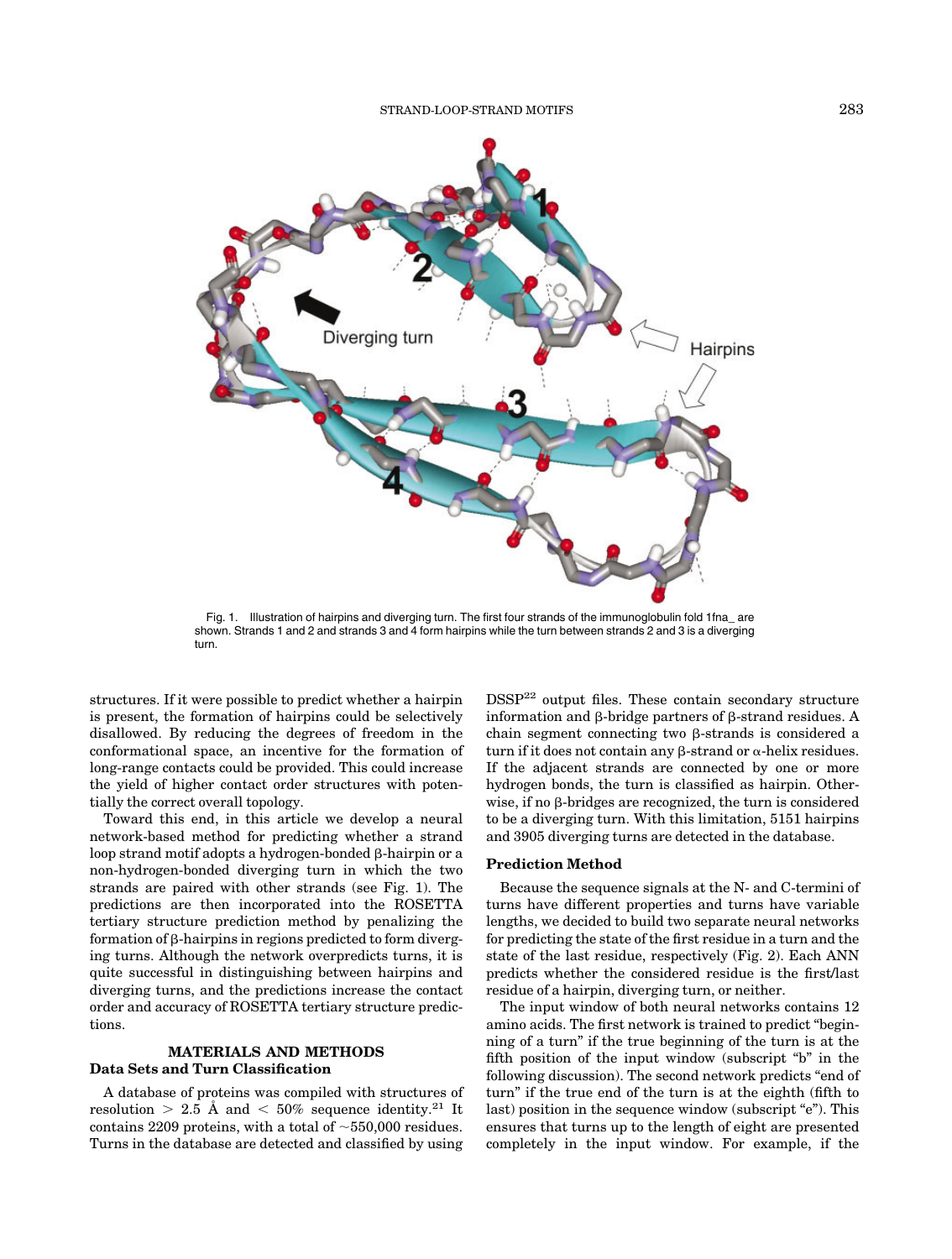

Fig. 2. Illustration of the prediction procedure (residues 61– 81 of 1ksr). **a:** The box around the amino acid identifiers represents the input window that is moved over the protein chain. The PSIBLAST profile and PSIPRED secondary structure prediction are used as input for the Artificial Neural Networks that predict the beginning and end of turns. The fifth residue of the input window is predicted as potential beginning of a turn, and the eighth residue as potential end of a turn. This is done for the whole sequence.  $n_{\mu}$  is the predicted probability that a residue is not the beginning of a turn, n<sub>e</sub> the probability that a residue is not the end of a turn. **b:** Raw predictions are combined to yield a three-state prediction (hairpin, diverging turn, and no turn); for details see text. On the right side, the one-letter prediction is compared with the real (super) secondary structure. The real diverging turn is correctly identified (bold type); however, a non-existing hairpin is predicted (italic type).

beginning of a two-residue hairpin is considered, the window would consist of four-strand residues, followed by the two-turn residues and six residues of the adjacent strand. If the frame is shifted so that another residue of the turn is to be predicted, the ANN is supposed to predict "no turn."

A total of 23 numerical inputs is used for each amino acid: the PSIBLAST profile (position-specific score matrices, 20 inputs, as used by Jones for secondary structure  $prediction)^{23}$  and the PSIPRED secondary structure prediction (three inputs).7 PSIPRED also uses the PSIBLAST profile as input but is trained over a large data set containing all secondary structure types and thus additionally provides valuable information for the turn prediction.

Both ANNs are of feed-forward architecture and have  $12 \times 23 = 276$  inputs, 15 hidden neurons, and 3 output neurons representing the probabilities for hairpin (h), diverging turn (d), and no turn (n). The networks were trained by back-propagation<sup>24</sup> with a learning rate of 0.0001 and a momentum term of 0.5 with a training set of 1800 proteins. Training was stopped when the performance for a monitoring set of 200 proteins declined. The number of hidden neurons was optimized to yield the best performance in predicting the monitoring set of data.

Subsequently, the per residue predictions  $h_b(i)$ ,  $d_b(i)$ ,  $n_b(i)$  and  $h_c(i)$ ,  $d_c(i)$ ,  $n_c(i)$  are combined to derive turn probabilities p(x, i…j) for turn type x beginning at residue i and end residue j:

$$
p(n, i...j) = [n_b(i) + n_e(j)]/2
$$

$$
p(h, i...j) = [1 - p(n, i...j)]
$$
  
 
$$
\cdot [h_b(i) + h_e(j)]/[h_b(i) + h_e(j) + d_b(i) + d_e(j)]
$$

$$
p(d, i...j) = [1 - p(n, i...j)]
$$

$$
{} \cdot \ [d_b(i) \, + \, d_e(j)] / [h_b(i) \, + \, h_e(j) \, + \, d_b(i) \, + \, d_e(j)]
$$

For all possible turn lengths of up to eight residues in the protein sequence, these probabilities are calculated by averaging the results of the prediction for the first and last residue of the turn (36 possibilities for each residue). This averaged probability is assigned to all residues in the turn. For each residue, the highest turn probability assignment of those 36 possibilities is kept as the final output of the prediction method (Fig. 2).

In a final step, a one-letter code is derived by assigning the small letters *h* or *d* to amino acids with predicted hairpin or diverging turn probabilities  $> 0.75$ . All other amino acids remain in the state *n*. Note that not the one-letter code but the three-state probabilities are used for all further calculations.

Other approaches, such as the prediction of all turn residues instead of just the first and last residue and training specialized networks for specific turn lengths, were tested. Isolated results were promising; however, it was not possible to combine predictions for the various turn lengths. It also proved difficult to predict the length of turns with a single neural network.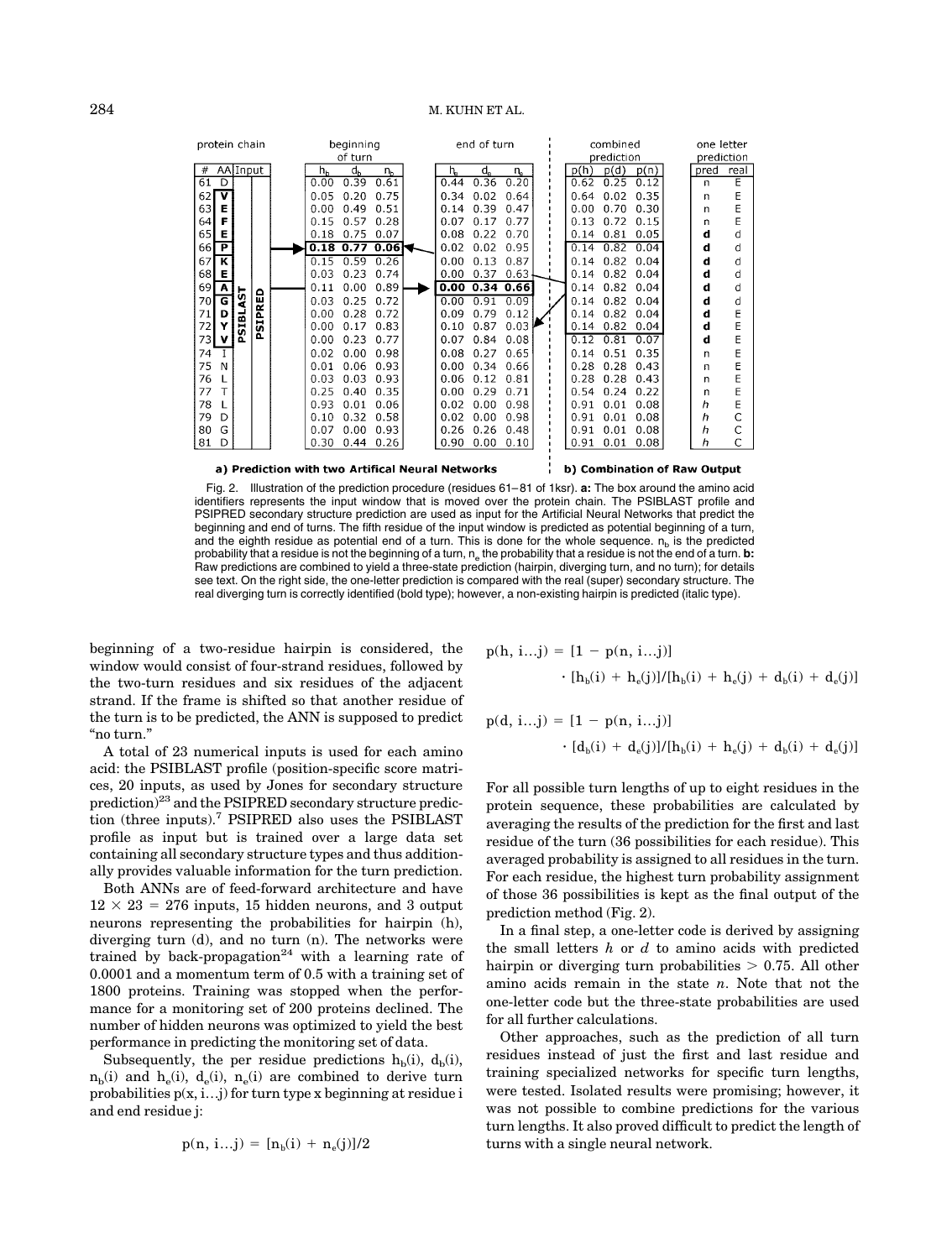

Fig. 3. Histogram of prediction confidence showing the relationship between the confidence of the prediction and the prediction accuracy. The x axis is the hairpin probability minus the diverging turn probability. It is evident that the greater the bias of the prediction toward one of the two turn types, the smaller the chance of misclassification. Error bars are the standard deviation across 10 evaluations of the independent data set with differently trained prediction networks. The large peak corresponding to a difference of zero results both from ambiguous turn sequences and real turns that were not detected.

### **Assessment of Prediction Performance**

The accuracy of the prediction was assessed by crossvalidation: The complete data set (2000 proteins) was split into 10 parts, and each of these was used to monitor training over the remaining 1800 proteins. All ANN were tested against the monitoring set they had been trained with and against an independent data set containing 209 proteins. The prediction networks used for tertiary structure prediction were trained with the whole training data set, using the independent data set as monitoring set.

The classification of turns was evaluated by averaging the prediction results over all turn residues. In this fashion, all real turns were classified as either hairpin or diverging turn. Two performance measures were calculated: accuracy and confidence. Accuracy  $(Q_a)$  is defined as the fraction of real turns that have been correctly classified. Confidence  $(Q<sub>c</sub>)$  is the fraction of predicted turns that are correct predictions. In the example of hairpin accuracy and confidence, if c is the number of correctly classified hairpins, d the number of hairpins that have been classified as diverging turn, and h the number of diverging turns that have been predicted as hairpin,  $Q_a = c/(c + d)$  and  $Q_c = c/(c + h)$ .

# **Scoring Function**

To score structural models generated with the RO-SETTA program, hairpins that are predicted by RO-SETTA are penalized with the goal of reducing the excess of wrongly predicted hairpins. First,  $\beta$ -strands separated by less than nine turn residues are identified by using secondary structure information from the fragments used to generate the structure. If a conformation contains a

hairpin in a region predicted to be diverging turn, a penalty is added to the standard ROSETTA score.<sup>25</sup> The probability that the move that created the hairpin will be accepted is thereby reduced. The penalty is proportional to the length of the shorter strand and the difference between the two turn probabilities. With  $l_1$  and  $l_2$  the lengths of the adjacent strands and p(h) and p(d) the predicted probabilities for hairpin/diverging turn, the penalty is  $min(l_1, l_2)$ .  $max(0, p(d) - p(h))$ . Using the difference between the probabilities for diverging turn and hairpin is based on the fact that a larger difference corresponds to a greater confidence (see Fig. 3). On the other hand, if a hairpin is predicted as hairpin, no score is given, so as not to encourage the formation of hairpins.

#### **Evaluation of the Hairpin Penalty**

Fourteen proteins were used to explore the possibility of using the hairpin/diverging turn prediction in protein structure prediction. These proteins are all- $\beta$ - and  $\alpha\beta$ proteins out of a data set that is used to benchmark ROSETTA. Care was taken to remove close homologues  $($ >50% sequence identity) from the set of proteins used for training the neural networks. There are  $11$  all- $\beta$ - and three  $\alpha\beta$ -proteins, with sequence lengths between 58 and 121.

Two sets of 10,000 structural models were generated for each protein, using ROSETTA both with and without the hairpin penalty. In preliminary tests, the weight of the score was varied over a wide range to find an optimal balance relative to the standard energy function.

The 10,000 generated models are split up into 10 sets of models containing 1000 structures. For each of these 10 sets, first-percentile root-mean-square deviation (RMSD)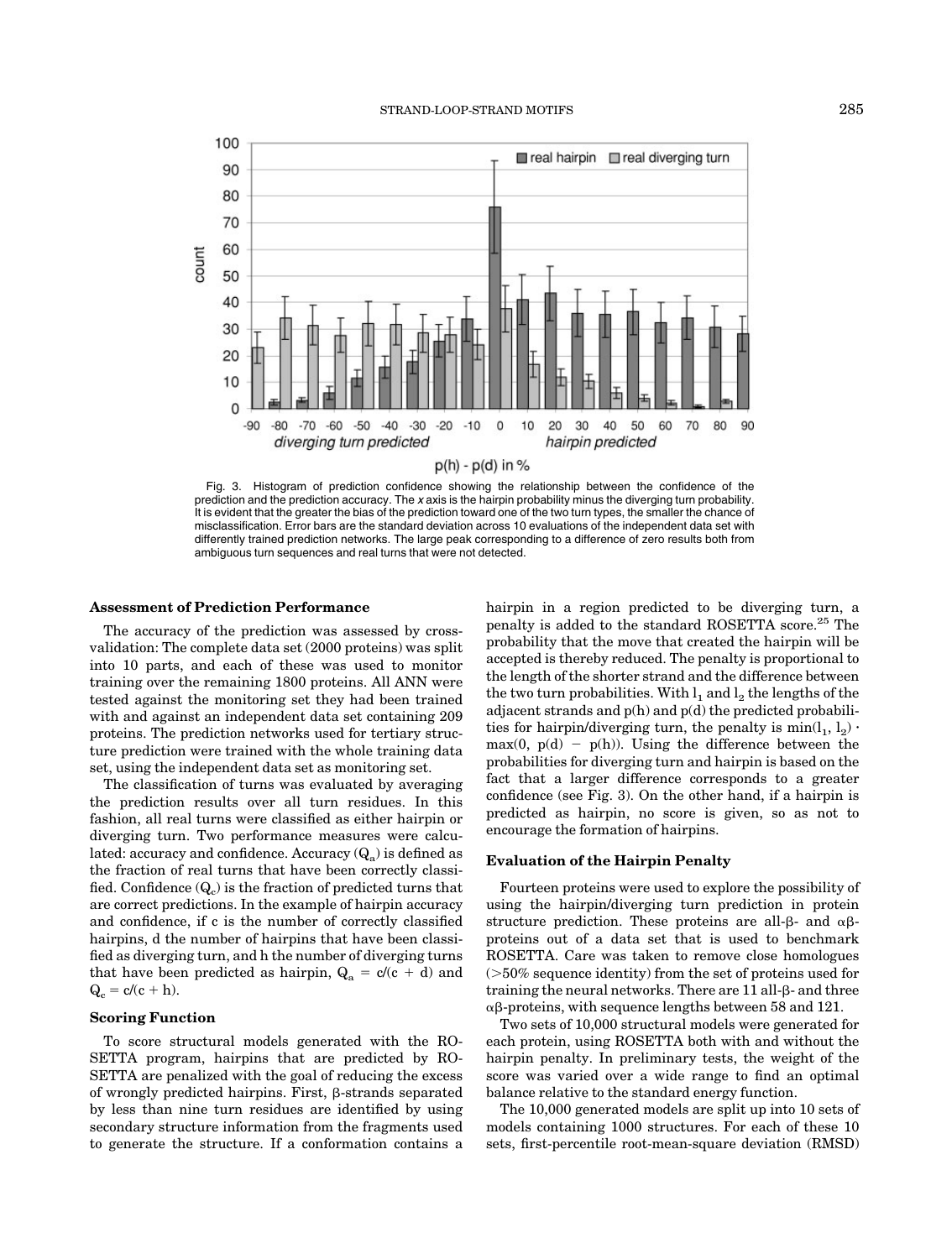|                      |                | Monitoring data set<br>prediction $(\%)$ | Independent data set<br>prediction $(\%)$ |                   |  |  |
|----------------------|----------------|------------------------------------------|-------------------------------------------|-------------------|--|--|
| Structure            | Turn           | No turn                                  | Turn                                      | No turn           |  |  |
| Turn                 | $6.4 \pm 0.7$  | $0.4 \pm 0.1$                            | $7.1 \pm 0.2$                             | $0.5 \pm 0.0$     |  |  |
| No turn              | $32.2 \pm 2.0$ | $61.0 \pm 4.8$                           | $34.7 \pm 1.3$                            | $57.7 \pm 0.8$    |  |  |
|                      | Hairpin        | Diverging<br>turn                        | Hairpin                                   | Diverging<br>turn |  |  |
| Hairpin<br>Diverging | $40.0 \pm 5.2$ | $15.1 \pm 1.5$                           | $41.8 \pm 0.7$                            | $17.0 \pm 0.6$    |  |  |
| turn                 | $9.0 \pm 1.4$  | $36.0 \pm 2.9$                           | $8.7 \pm 0.9$                             | $32.5 \pm 0.9$    |  |  |

**TABLE I. Prediction Results by Residue**

| TABLE II. Prediction Results by Turn |  |  |
|--------------------------------------|--|--|
|--------------------------------------|--|--|

|                        |                                  | Monitoring data set<br>prediction $(\%)$ | Independent data set<br>prediction $(\%)$ |                                  |  |
|------------------------|----------------------------------|------------------------------------------|-------------------------------------------|----------------------------------|--|
| Structure              | Hairpin                          | Diverging<br>turn                        | Hairpin                                   | Diverging<br>turn                |  |
| Accuracy<br>Confidence | $78.2 \pm 6.5$<br>$79.9 \pm 6.7$ | $74.4 \pm 6.9$<br>$72.4 \pm 6.7$         | $77.3 \pm 6.1$<br>$81.1 \pm 6.4$          | $73.9 \pm 6.0$<br>$69.3 \pm 5.6$ |  |

to native and the fraction of structural models within 5% of native contact order were determined as quality measures. Because the creation of structural models with the Monte Carlo method is a random process, variations in the prediction results are expected. Calculating the standard deviation over different prediction results makes it possible to judge whether the observed changes of the results are significant.

## **RESULTS**

## **Prediction of Turns**

Predictions were made for turns of one to eight residues, which covers  $\sim 75\%$  of all strand-loop-strand patterns. Both the length and type of turns were determined by using DSSP. $^{22}$  Thus, a turn is regarded as a hairpin if  $DSSP$  recognizes residues in the adjacent  $\beta$ -strands as being connected by  $\beta$ -bridges. Otherwise, the turn is considered as diverging turn.

Ideally, the prediction of turns could be used to detect the location of turns and to classify the detected turns. As indicated in Table I, only the second aim was achieved. Given any real turn, it is correctly classified as hairpin or diverging turn with  $75.9 \pm 4.4\%$  probability (Table II). This is well above the "baseline" of 59.1%, the fraction of turns that would be correctly "classified" if all turns were predicted as hairpins. Hairpins are predicted with an accuracy of 77.3  $\pm$  6.1% and diverging turns with 73.9  $\pm$ 6.0%. Figure 3 shows the trade-off between confidence and the fraction of turns that are predicted with that confidence.

Despite the good distinction rate between turns, too many turns are predicted. This bias was introduced purposely to ensure that all real turns are reliably classified. During tertiary structure prediction, all turn regions present in the native structure need to be scored correctly. For this reason, it is important to detect as many native

turns as possible. This is achieved at the cost of predicting too many turns. However, this overprediction has little negative effect on tertiary structure prediction: predicted turns are solely used to penalize modeled hairpins that are in the wrong place. Thus, the only effect of overpredicting turns is to discourage the formation of hairpins in places where the native structure has no turn at all.

The rather high-sequence identity level of 50% within the protein database used for training the neural networks does not bias the prediction toward higher success rates as is shown by repeating the calculations with a sequence identity cutoff of 25%. Besides the somewhat larger standard deviation (as expected for smaller data sets), the overall success rate remains with  $74.6 \pm 5.3\%$  unchanged within the limits of the standard deviation.

## **Protein Structure Prediction**

Based on the prediction of hairpins and diverging turns, a scoring function was developed and used during protein structure prediction with ROSETTA. Although the prediction classifies turns with high accuracy, the location of turns is unclear. Structural models for the same protein often differ in secondary structure, both in location and type of the secondary structure segments. It proved to be disadvantageous to reward formation of turns in regions they are predicted, because this provided an incentive for the formation of turns. Structural models generated with this full scoring indeed contained an excess of turns: extended loop regions with ambiguous secondary structure prediction were often turned into  $\beta$ -strands. For this reason, the scoring was limited to hairpins. This finding addresses a major shortcoming of ROSETTA: the overprediction of hairpins. Every hairpin in the given structural model receives a penalty if a diverging turn is predicted for that location. The score is proportional to the confidence of the prediction and the length of the shorter  $\upbeta\text{-strand}$  (see Materials and Methods).

Table III shows a comparison between models generated by using standard ROSETTA and ROSETTA with the hairpin penalty. The RMSD to native in the test set of 11 all-<sub>B</sub>-proteins is improved for five proteins (1aboA, 1fna, 1gvp, 1ksr, and 2ncm, improvements from  $0.5$  to  $2.2$  Å), is unchanged for four proteins (1c9oA, 1danT, 1tuc, and 1tul, with deviations up to  $0.3 \text{ Å}$ ), and becomes slightly worse for two proteins (1vie and 1who) with poor hairpin predictions. In  $\alpha\beta$ -proteins, a slight (but still significant) improvement is observed for 2sak and 2tgi. 4ubpB does not change significantly. Even though this test set is far from comprehensive, the improvements in the predictions are encouraging.

The new method penalizes the formation of hairpins in specific parts of the chain. This would be expected to reduce the excess of overly local structures consisting primarily of hairpins. Indeed, with the hairpin penalty, higher contact order (CO) models are generated than with standard ROSETTA (Fig. 4). As shown in Table III, a significant increase in the fraction of models within 5% of the native CO is observed in all but two cases.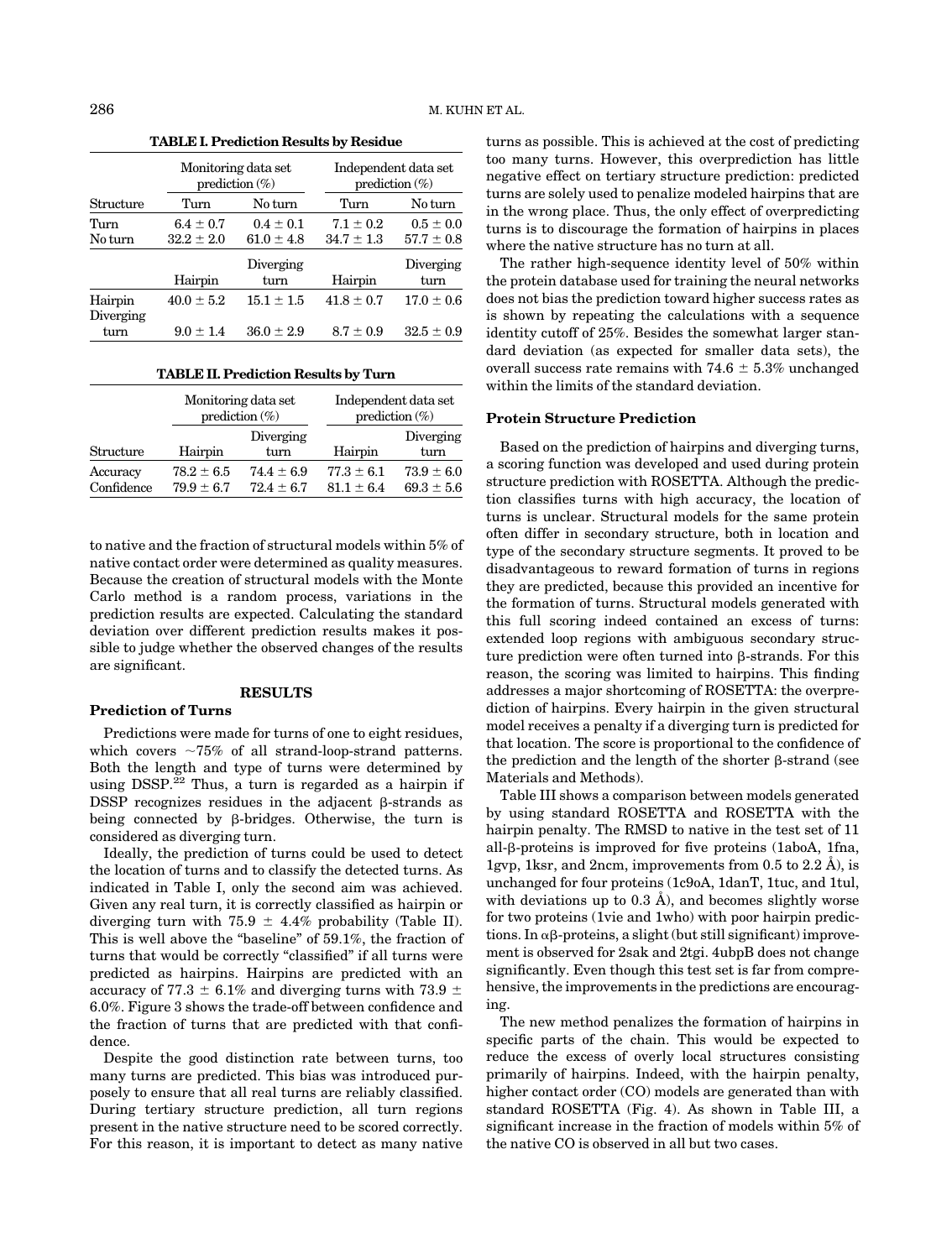# STRAND-LOOP-STRAND MOTIFS 287

**TABLE III. Effect of Hairpin Penalty on ROSETTA Simulations** Protein ANN Results of structure prediction with ROSETTA Predicted/Real RMSD to native  $(A)^a$  Models with native  $CO^b$ diverging turn Plain ROSETTA With hairpin score Plain ROSETTA

| <b>PDB</b> | N   | $\% \alpha$ | $%$ $\beta$ | hairpin | diverging<br>turn | Plain<br><b>ROSETTA</b> | With hairpin<br>score | Plain<br><b>ROSETTA</b> | With hairpin<br>score |
|------------|-----|-------------|-------------|---------|-------------------|-------------------------|-----------------------|-------------------------|-----------------------|
| 1aboA      | 58  | 5%          | 50%         | 2/2     | 1/1               | $7.9 \pm 0.3$           | $5.7 \pm 0.3$         | $17.6 \pm 0.8\%$        | $24.4 \pm 1.6\%$      |
| 1c9oA      | 66  | 5%          | 62%         | 3/3     | 0/0               | $3.8 \pm 0.1$           | $3.9 \pm 0.1$         | $27.1 \pm 1.7\%$        | $27.4 \pm 1.1\%$      |
| 1danT      | 75  | 5%          | 57%         | 2/2     | 2/2               | $8.8 \pm 0.2$           | $8.9 \pm 0.2$         | $13.2 \pm 1.4\%$        | $13.3 \pm 1.0\%$      |
| 1fna       | 91  | $0\%$       | 46%         | 1/2     | 2/2               | $6.2 \pm 0.3$           | $5.5 \pm 0.3$         | $8.6 \pm 0.8\%$         | $13.8 \pm 1.1\%$      |
| 1gyp       | 87  | $7\%$       | 46%         | 2/3     | 3/3               | $9.7 \pm 0.2$           | $9.0 \pm 0.3$         | $20.6 \pm 1.4\%$        | $27.6 \pm 1.2\%$      |
| 1ksr_      | 92  | $0\%$       | 41%         | 1/1     | 2/2               | $8.3 \pm 0.1$           | $7.8 \pm 0.2$         | $16.0 \pm 1.1\%$        | $21.7 \pm 1.2\%$      |
| 1tuc       | 61  | $5\%$       | 44%         | 2/3     | 0/0               | $5.6 \pm 0.2$           | $5.4 \pm 0.2$         | $33.4 \pm 1.3\%$        | $37.4 \pm 1.6\%$      |
| 1tul       | 102 | $7\%$       | 51%         | 1/1     | 4/5               | $10.0 \pm 0.2$          | $9.7 \pm 0.3$         | $0.5 \pm 0.2\%$         | $1.4 \pm 0.5\%$       |
| 1vie       | 60  | $5\%$       | 43%         | 0/3     | 1/1               | $7.1 \pm 0.2$           | $7.4 \pm 0.2$         | $8.9 \pm 0.7\%$         | $19.2 \pm 1.1\%$      |
| 1who       | 94  | $0\%$       | 50%         | 2/4     | 1/4               | $7.7 \pm 0.2$           | $8.1 \pm 0.2$         | $3.5 \pm 0.4\%$         | $6.7 \pm 0.8\%$       |
| 2ncm       | 96  | $0\%$       | 55%         | 3/3     | 5/5               | $8.5 \pm 0.5$           | $7.5 \pm 0.3$         | $0.2 \pm 0.1\%$         | $2.6 \pm 0.7\%$       |
| 2sak       | 121 | $10\%$      | 45%         | 2/2     | 3/3               | $13.2 \pm 0.2$          | $12.5 \pm 0.2$        | $0.7 \pm 0.3\%$         | $1.9 \pm 0.3\%$       |
| 2tgi       | 112 | 21%         | 41%         | 1/1     | 4/4               | $13.3 \pm 0.1$          | $12.5 \pm 0.2$        | $8.8 \pm 0.9\%$         | $12.9 \pm 1.0\%$      |
| 4ubpB      | 103 | 17%         | 32%         | 0/1     | 4/5               | $11.1 \pm 0.3$          | $11.1 \pm 0.2$        | $7.8 \pm 1.5\%$         | $10.5 \pm 0.8\%$      |

<sup>a</sup>RMSD to native C<sub> $\alpha$ </sub> position of the 10<sup>th</sup> best model out of 1000 generated.<br><sup>b</sup>Exaction of models that have a contact order with in a range of  $+5\%$  of the

Fraction of models that have a contact order with in a range of  $\pm 5\%$  of the contact order of the native fold.



### contact order

Fig. 4. Distribution of contact order in 10,000 generated structural models for 1abo\_. The caption "N" on the abscissa corresponds to the native contact order of 20.3. The hairpin penalty enhances sampling of structures with higher contact order.

# **DISCUSSION**

It is unclear to what extent our method for predicting whether a strand-loop-strand segment will adopt a  $\beta$ -hairpin or a diverging turn can be improved. The major limitation is its strictly local nature. Local properties clearly have a large influence on the nature of turns, as the reasonable level of success of our method shows. Nonetheless, a number of turns will have "flexible" sequences that can form both hairpins and diverging turns. Indeed, some examples of sequence homology between hairpins and diverging turns have been observed in the database, and the turn prediction is ambiguous for a significant fraction of turns. Here, the global folding of the rest of the protein has a tremendous influence on local structure. Because the formation of secondary and tertiary structure during protein folding is interdependent,<sup>26</sup> it will never be possible to accurately predict secondary and supersecondary structure without predicting tertiary structure at the same time.

Recently, de la Cruz et al.<sup>27</sup> published another approach for the identification of hairpins. To identify hairpins, strand-loop-strand patterns are identified by secondary structure prediction with PHD.<sup>6</sup> These potential hairpins are matched against a database of complete strand-loopstrand patterns known to form hairpins. By using a scoring scheme and an artificial neural network, the number of strong matches is calculated. The strand-loopstrand pattern is identified as hairpin if this number is above a certain threshold.

The approach of de la Cruz et al. is not limited to turns of a certain length because it uses a scoring scheme against a database of hairpins. For this reason, it is not restricted to 75% of all strand-loop-strand patterns, as our approach is. By using secondary structure prediction to identify potential hairpins, de la Cruz et al. miss about 50% of all hairpins. Using the native secondary structure to identify potential hairpins, they were able to correctly identify 64.2  $\pm$  8.3% of all hairpins and 65.8  $\pm$  6.7% of all diverging turns. The method presented in this article correctly classifies  $77.3 \pm 6.1\%$  of all hairpins and  $73.9 \pm 6.0\%$  of all diverging turns up to length eight, without relying on information about the native secondary structure. The database method's prediction performance drops to 30.1  $\pm$ 7.9% for hairpins when the predicted secondary structure is used. The accuracy of the prediction method presented in this article is higher, which is at least partly a result of the limitation in turn length: shorter turns can be expected to show more significant sequence signals. The higher level of confidence with the current method makes it more straightforward to apply it tertiary structure prediction.